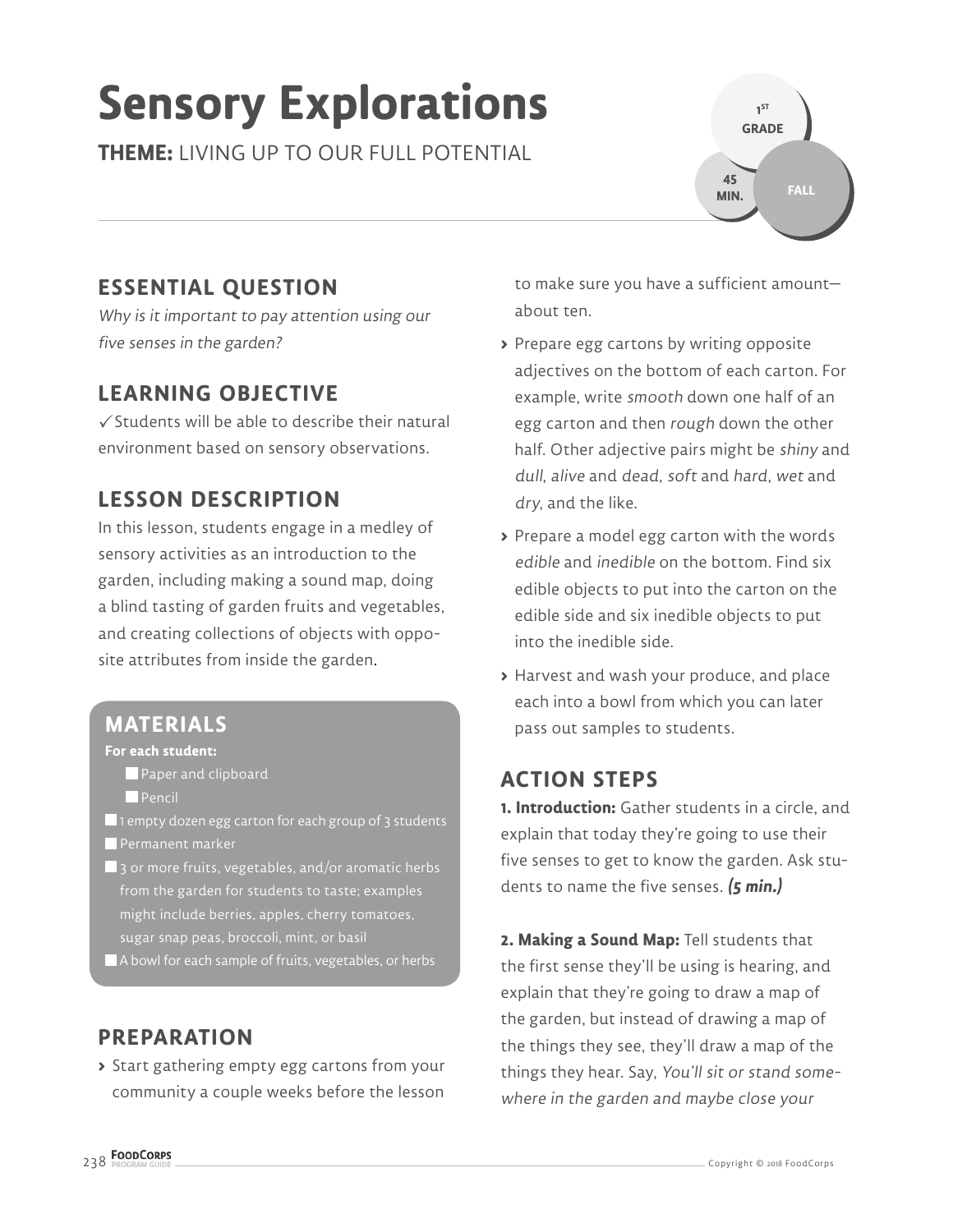eyes, and if you hear a bird from this direction, you'll open your eyes and draw a bird in the part of the garden where you think you heard it. If you hear leaves blowing in the wind in this direction, then draw the leaves blowing in that direction. We're going to see if we can stay in one place and draw our sound maps for five minutes. Do you think we can do it? Pass out a piece of paper to each student. Have students mark X in the middle to represent themselves, and let them know the signal to return to the circle. Have students scatter around the garden where you can still see them and then set the timer. After five minutes, gather students back in the circle, and have them show their sound maps to the students sitting next to them before sharing with the class some of the things they heard. **(10 min.)**

#### **3. Hand Washing Break! (5 min.)**

**4. Blind Tasting:** Tell students that they will use their sense of smell and taste to try some items from the garden. Have students close their eyes. Pass out the first sample into each student's hands. Ask students to smell the item, and describe what they smell. Next have them taste it. Say, What words would you use to describe what you taste? What does this remind you of? Have students open their eyes. Show them the food they just tasted and then move on to the next sample. **(10 min.)**

**5. Collecting with Egg Cartons:** Explain that students will be exploring the garden using their five senses. Show students the example egg carton filled with the six edible and six inedible objects you collected. Say, On this side I have one kind of thing, and on this side is the opposite kind of thing. Look closely. Can you

guess what the opposite words are? Give students time to guess and then reveal the words. Explain that they'll have a chance to collect items and create a collection to share with their classmates. Pass out distinct egg cartons to groups. Alternatively, if you'd like to simplify the activity, you can reinforce one concept by having all students look for the same attributes, for example, living and dead. Rather than guessing once they return to the circle, students can display and share their collections. **(10 min.)**



### **REFLECTION**

Have students discuss the following questions in small groups, then share with the class: **(5 min.)**

- **•** Why do you think it's important to use all our senses when we explore in the garden?
- **•** What was the most interesting thing you discovered in the garden today?
- **•** Ask yourself: How can I be safe and respectful in the garden?

#### **ADAPTATIONS**

**Simplified Sound Map:** You can also create a sound map as a class by sitting together in a circle and having students close their eyes. Each time they hear a new sound, they hold up a finger.